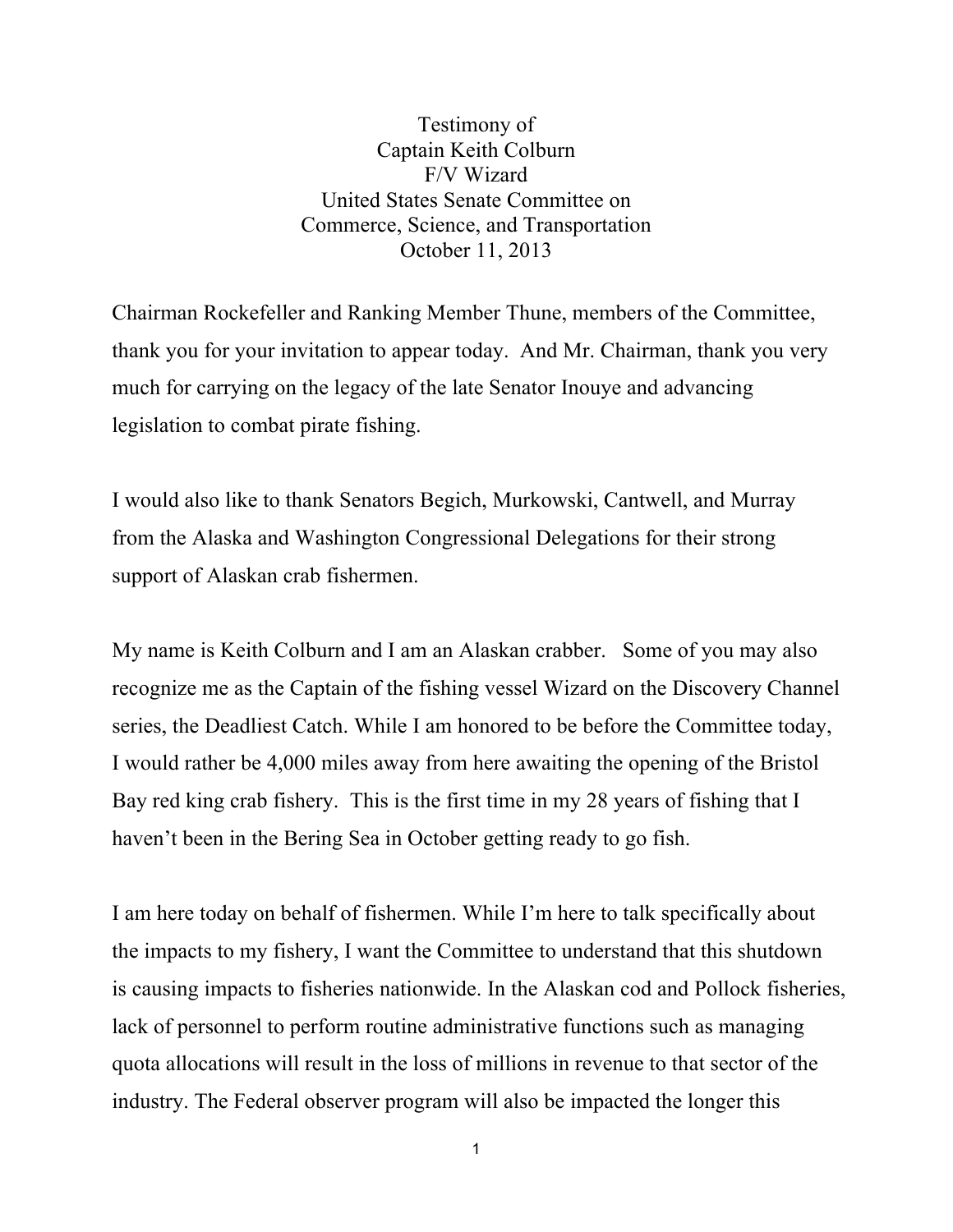shutdown continues. Across the country vessels that are required to carry Federal observers will be forced to stay tied to the docks. Many fishermen and coastal communities are already facing tough times. This unnecessary shutdown may be the tipping point if the situation isn't resolved soon.

The Alaskan king crab fishery is the model of sustainable fishery management practices. It is managed under a strict quota system where each fisherman is allocated a percentage of the total catch. The Alaska king crab stock is healthy and with a scientifically based conservative management approach, overfishing does not occur. The fishery results in hundreds of millions in economic activity and provides thousands of jobs for fishermen, processors and support businesses such as welders, mechanics, shippers, distributors and retailers.

I want to be very clear. Bering Sea crab fishermen fund the management costs of the crab fishery through the cost recovery program. We are taxed on our landings to cover management costs. NOAA has money in the bank left over from previous years that could be used to pay the personnel we need to issue our permits. Despite this fact, NOAA has furloughed the employees that are necessary to start the fishery on the October 15th season opener. We ask the Secretary of Commerce to direct NOAA employees to do the task that we've already paid for and issue our quota.

The delay in opening of the fishery will have significant impacts on our fishermen and Alaskan coastal communities. Collectively the fleet already has millions of dollars out of pocket just gearing up for the season. Each day tied to the docks will cost these boats thousands more. While these short-term impacts are relatively easy to measure, the longer-term market impacts are the scary part.

2